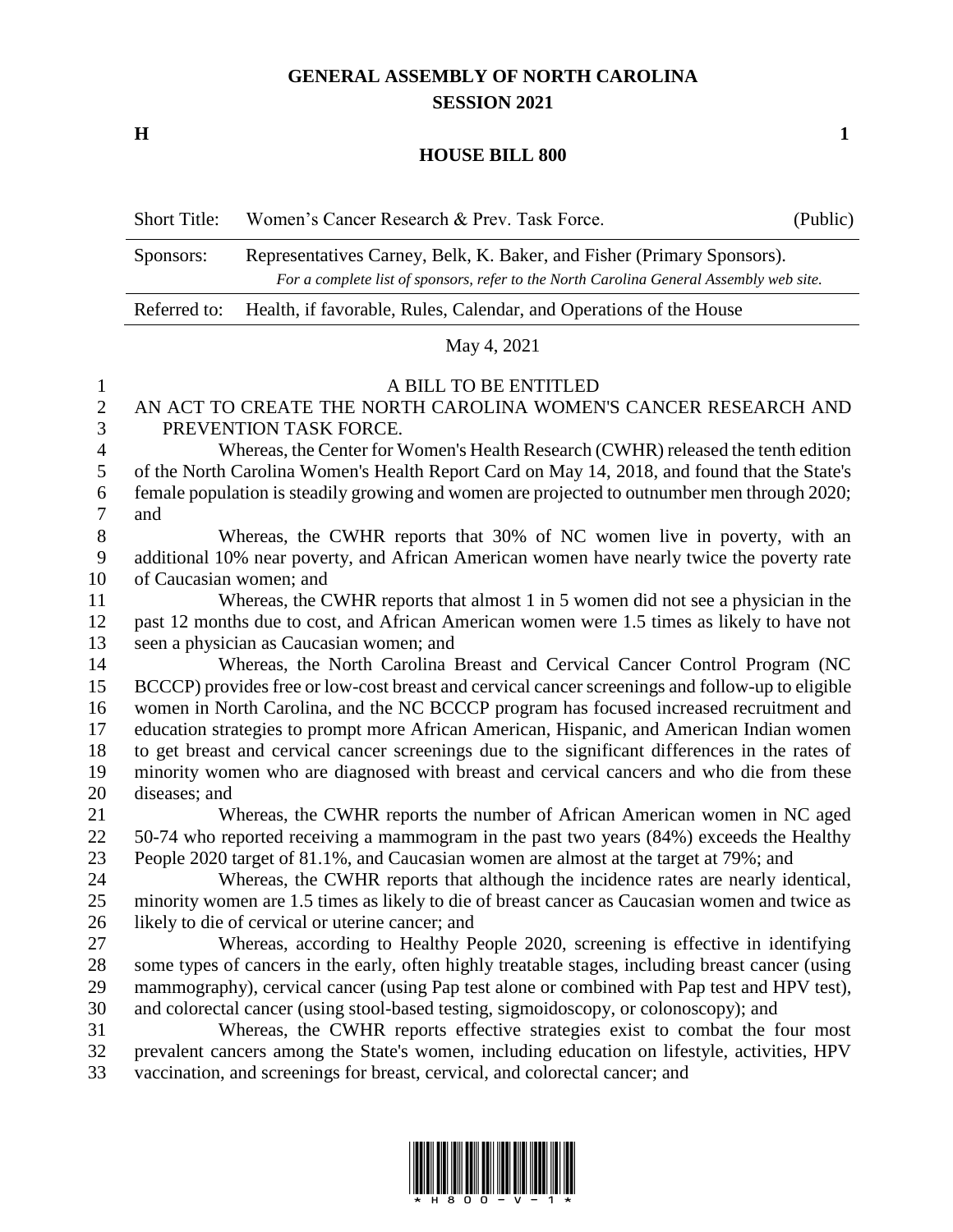|                                                                                               |                  | <b>General Assembly Of North Carolina</b>                                                                        | <b>Session 2021</b> |  |  |
|-----------------------------------------------------------------------------------------------|------------------|------------------------------------------------------------------------------------------------------------------|---------------------|--|--|
|                                                                                               |                  | Whereas, Healthy People 2020 reports the number of cancer survivors is expected to                               |                     |  |  |
| increase by more than 30% to 18 million, therefore understanding survivors' health status and |                  |                                                                                                                  |                     |  |  |
|                                                                                               |                  | behaviors will become increasingly important; Now, therefore,                                                    |                     |  |  |
|                                                                                               |                  | The General Assembly of North Carolina enacts:                                                                   |                     |  |  |
|                                                                                               |                  | <b>SECTION 1.(a)</b> Article 3 of Chapter 143B of the General Statutes is amended by                             |                     |  |  |
| adding a new Part to read:                                                                    |                  |                                                                                                                  |                     |  |  |
|                                                                                               |                  | "Part 30A. Women's Cancer Research and Prevention Task Force.                                                    |                     |  |  |
|                                                                                               |                  | "§ 143B-216.45. Women's Cancer Research and Prevention Task Force – creation and                                 |                     |  |  |
|                                                                                               | duties.          |                                                                                                                  |                     |  |  |
|                                                                                               |                  | There is established the Women's Cancer Research and Prevention Task Force in the                                |                     |  |  |
|                                                                                               |                  | Department of Health and Human Services. The Task Force has the following duties:                                |                     |  |  |
|                                                                                               | (1)              | <u>To work with institutions of higher education, State agencies, and others to</u>                              |                     |  |  |
|                                                                                               |                  | examine the incidence of and causes of cancer deaths for women, including                                        |                     |  |  |
|                                                                                               |                  | identification of subpopulations at higher risk for developing cancer, and to                                    |                     |  |  |
|                                                                                               |                  | establish a profile of the cancer burden for women in North Carolina.                                            |                     |  |  |
|                                                                                               | (2)              | To identify evidence-based strategies for controlling risks and preventing                                       |                     |  |  |
|                                                                                               |                  | cancer development in women.                                                                                     |                     |  |  |
|                                                                                               | (3)              | To adopt and promote a statewide comprehensive Women's Cancer                                                    |                     |  |  |
|                                                                                               |                  | Prevention Plan to the general public, State and local elected officials, various                                |                     |  |  |
|                                                                                               |                  | public and private organizations and associations, businesses and industries,                                    |                     |  |  |
|                                                                                               |                  | agencies, potential funders, and other community resources. In developing the                                    |                     |  |  |
|                                                                                               |                  | Plan, the Task Force shall incorporate research, education, and outreach                                         |                     |  |  |
|                                                                                               |                  | efforts of current initiatives and identify unmet needs and opportunities to                                     |                     |  |  |
|                                                                                               |                  | target segments of the population that would benefit from enhanced focus.                                        |                     |  |  |
|                                                                                               |                  | The Plan shall include the following elements:                                                                   |                     |  |  |
|                                                                                               |                  | Activities to publicize the cancer burden profile for women.                                                     |                     |  |  |
|                                                                                               |                  | <u>a.</u><br>Efforts to educate women and their families on actions and strategies<br>b.                         |                     |  |  |
|                                                                                               |                  | to reduce the risks for cancer development.                                                                      |                     |  |  |
|                                                                                               |                  | <u>Promotion of cancer screening opportunities for women.</u>                                                    |                     |  |  |
|                                                                                               |                  | $\underline{\mathbf{c}}$ .<br><u>d.</u><br>Changes in the incidence of and causes of cancer deaths in the State. |                     |  |  |
|                                                                                               |                  | Short-term and long-term goals and strategies to decrease cancer<br>e.                                           |                     |  |  |
|                                                                                               |                  | deaths among North Carolina women.                                                                               |                     |  |  |
|                                                                                               |                  | Other elements deemed appropriate by the members of the Task Force.<br>f.                                        |                     |  |  |
|                                                                                               | $\left(4\right)$ | To identify and facilitate commitments to implement the Plan.                                                    |                     |  |  |
|                                                                                               | (5)              | To facilitate coordination of and communication among State and local                                            |                     |  |  |
|                                                                                               |                  | agencies and organizations regarding current or future involvement in                                            |                     |  |  |
|                                                                                               |                  | achieving the goals of the Women's Cancer Prevention Plan.                                                       |                     |  |  |
|                                                                                               |                  | To identify, facilitate, and promote cancer research.                                                            |                     |  |  |
|                                                                                               | <u>(6)</u>       | To receive and consider reports and testimony from individuals, local health                                     |                     |  |  |
|                                                                                               | <u>(7)</u>       | departments, community-based organizations, voluntary health organizations,                                      |                     |  |  |
|                                                                                               |                  | and other public and private organizations statewide and to learn more about                                     |                     |  |  |
|                                                                                               |                  | their contributions to women's cancer prevention and ideas for improving                                         |                     |  |  |
|                                                                                               |                  | women's cancer prevention in North Carolina.                                                                     |                     |  |  |
|                                                                                               |                  | To identify, examine limitations of, and recommend to the Governor and the                                       |                     |  |  |
|                                                                                               | (8)              |                                                                                                                  |                     |  |  |
|                                                                                               |                  | General Assembly changes to existing laws, regulations, programs, services,                                      |                     |  |  |
|                                                                                               |                  | and policies to enhance cancer prevention by and for the women of North                                          |                     |  |  |
|                                                                                               |                  | Carolina.                                                                                                        |                     |  |  |
|                                                                                               | (9)              | To determine and recommend to the Governor and the General Assembly the                                          |                     |  |  |
|                                                                                               |                  | funding and strategies needed to enact new or to modify existing laws,                                           |                     |  |  |
|                                                                                               |                  | regulations, programs, services, and policies to enhance cancer prevention by                                    |                     |  |  |
|                                                                                               |                  | and for the women of North Carolina.                                                                             |                     |  |  |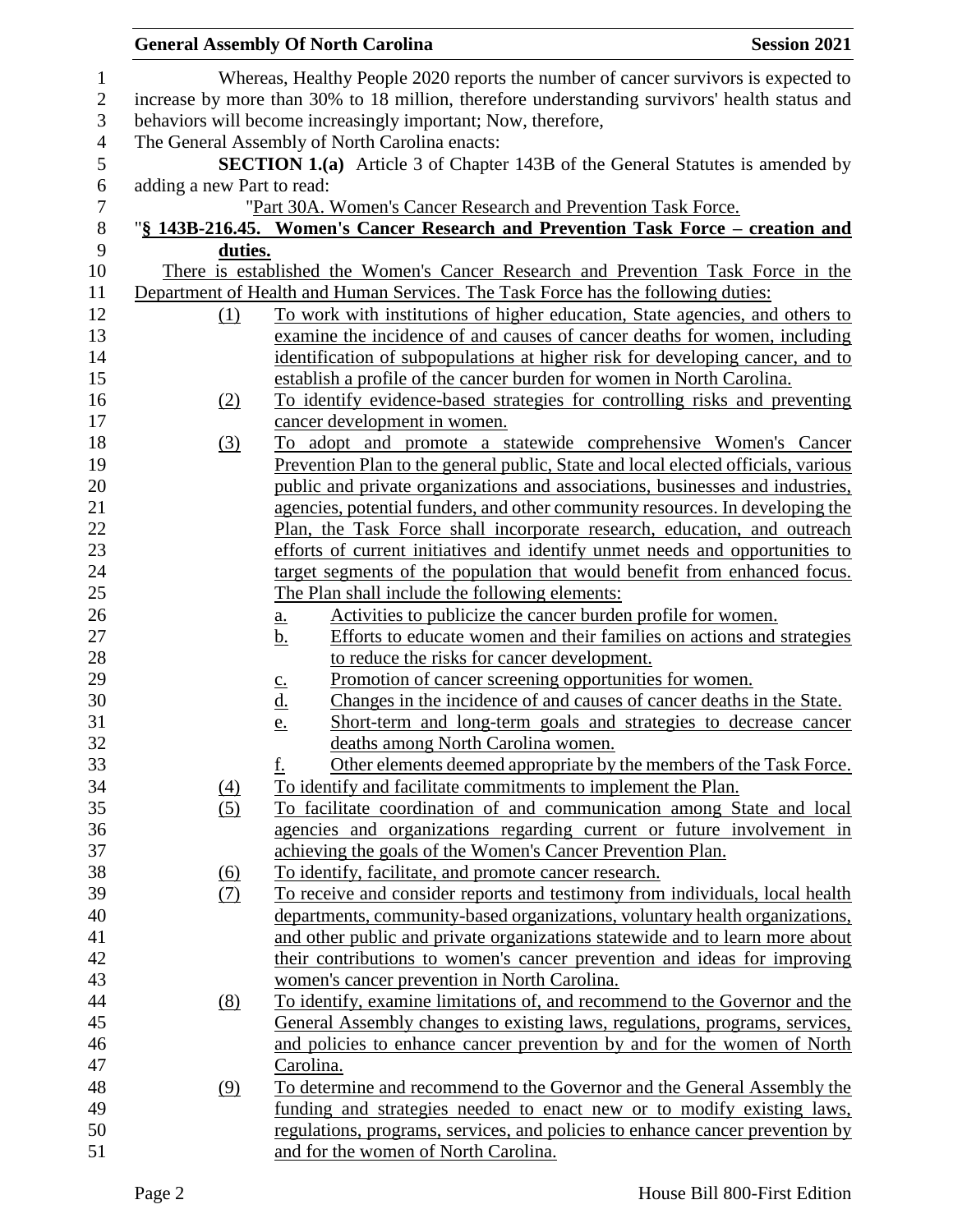|                                     |                        | <b>General Assembly Of North Carolina</b>                                                                                                                                                                    | <b>Session 2021</b> |
|-------------------------------------|------------------------|--------------------------------------------------------------------------------------------------------------------------------------------------------------------------------------------------------------|---------------------|
| 1                                   |                        | "§ 143B-216.46. Women's Cancer Research and Prevention Task Force – membership;                                                                                                                              |                     |
| $\mathbf{2}$<br>3<br>$\overline{4}$ | (a)                    | quorum; compensation.<br>The Task Force shall be composed of 17 members. As described in subsection (b) of<br>this section, five members shall be appointed by the President Pro Tempore of the Senate, five |                     |
| 5<br>6                              |                        | members shall be appointed by the Speaker of the House of Representatives, and five members<br>shall be appointed by the Governor. The State Health Director, or designee, shall serve as an ex              |                     |
| $\boldsymbol{7}$                    |                        | officio member, and the State Health Director shall select a member from the Public Health                                                                                                                   |                     |
| $8\,$                               |                        | Division with knowledge of the breast and cervical cancer control program to serve as an ex                                                                                                                  |                     |
| 9                                   |                        | officio member. The Governor shall appoint the Chair, and the Task Force shall elect the                                                                                                                     |                     |
| 10<br>11                            | Vice-Chair.<br>(b)     | The General Assembly and the Governor shall appoint members as outlined in this                                                                                                                              |                     |
| 12                                  | subsection.            |                                                                                                                                                                                                              |                     |
| 13<br>14                            | <u>(1)</u>             | The President Pro Tempore of the Senate shall appoint the following<br>members:                                                                                                                              |                     |
| 15                                  |                        | Two members of the Senate.<br>a.                                                                                                                                                                             |                     |
| 16                                  |                        | An individual involved in cancer research with the Duke University<br>b.                                                                                                                                     |                     |
| 17                                  |                        | Women's Cancer Research Program.                                                                                                                                                                             |                     |
| 18                                  |                        | A women's cancer survivor.<br>$\underline{c}$ .                                                                                                                                                              |                     |
| 19                                  |                        | A certified health educator.<br>d.                                                                                                                                                                           |                     |
| 20                                  | (2)                    | The Speaker of the House of Representatives shall appoint the following                                                                                                                                      |                     |
| 21                                  |                        | members:                                                                                                                                                                                                     |                     |
| 22                                  |                        | Two members of the House of Representatives.<br><u>a.</u>                                                                                                                                                    |                     |
| 23                                  |                        | An individual involved in cancer research with the University of North<br><u>b.</u>                                                                                                                          |                     |
| 24<br>25                            |                        | Carolina Lineberger Comprehensive Cancer Center.<br>A licensed dietitian/nutritionist.                                                                                                                       |                     |
| 26                                  |                        | $C_{\bullet}$<br>d.<br>A registered nurse.                                                                                                                                                                   |                     |
| 27                                  | (3)                    | The Governor shall appoint the following members:                                                                                                                                                            |                     |
| 28                                  |                        | A practicing oncologist.<br>$\underline{\mathbf{a}}$ .                                                                                                                                                       |                     |
| 29                                  |                        | A representative from the Center for Women's Health Research at the<br><u>b.</u>                                                                                                                             |                     |
| 30                                  |                        | University of North Carolina.                                                                                                                                                                                |                     |
| 31                                  |                        | A representative with expertise in providing health care for women in<br>$\underline{c}$ .                                                                                                                   |                     |
| 32                                  |                        | rural areas at the East Carolina University School of Rural Public                                                                                                                                           |                     |
| 33                                  |                        | Health.                                                                                                                                                                                                      |                     |
| 34                                  |                        | Two members at large.<br>d.                                                                                                                                                                                  |                     |
| 35<br>36                            | (c)                    | Each appointing authority shall ensure, insofar as possible, that its appointees to the<br>Task Force reflect the composition of the North Carolina population with regard to ethnic, racial,                |                     |
| 37                                  |                        | age, gender, and religious composition.                                                                                                                                                                      |                     |
| 38                                  | (d)                    | Members appointed pursuant to subsection (b) of this section shall serve for a term of                                                                                                                       |                     |
| 39                                  |                        | three years, and no member shall serve more than two consecutive terms.                                                                                                                                      |                     |
| 40                                  | (e)                    | A vacancy on the task force shall be filled by the original appointing authority using                                                                                                                       |                     |
| 41                                  |                        | the criteria for the prior appointment.                                                                                                                                                                      |                     |
| 42                                  | (f)                    | The Task Force shall not meet more than twice annually at the call of the Chair.                                                                                                                             |                     |
| 43                                  | (g)                    | Members of the Task Force shall receive per diem and necessary travel expenses and                                                                                                                           |                     |
| 44                                  |                        | subsistence expenses in accordance with G.S. 120-3.1, 138-5, and 138-6, as applicable.                                                                                                                       |                     |
| 45                                  | <u>(h)</u><br>(i)      | A majority of the Task Force shall constitute a quorum for the transaction of business.<br>The Department of Health and Human Services shall provide staff to assist the Task                                |                     |
| 46<br>47                            | Force in its work.     |                                                                                                                                                                                                              |                     |
| 48                                  | (i)                    | The Task Force shall report to the Governor and the Joint Legislative Oversight                                                                                                                              |                     |
| 49                                  |                        | Committee on Health and Human Services by October 1 of each even-numbered year."                                                                                                                             |                     |
| 50                                  |                        | <b>SECTION 1.(b)</b> G.S. 143B-216.47 through G.S. 143B-49: Reserved for future                                                                                                                              |                     |
| 51                                  | codification purposes. |                                                                                                                                                                                                              |                     |